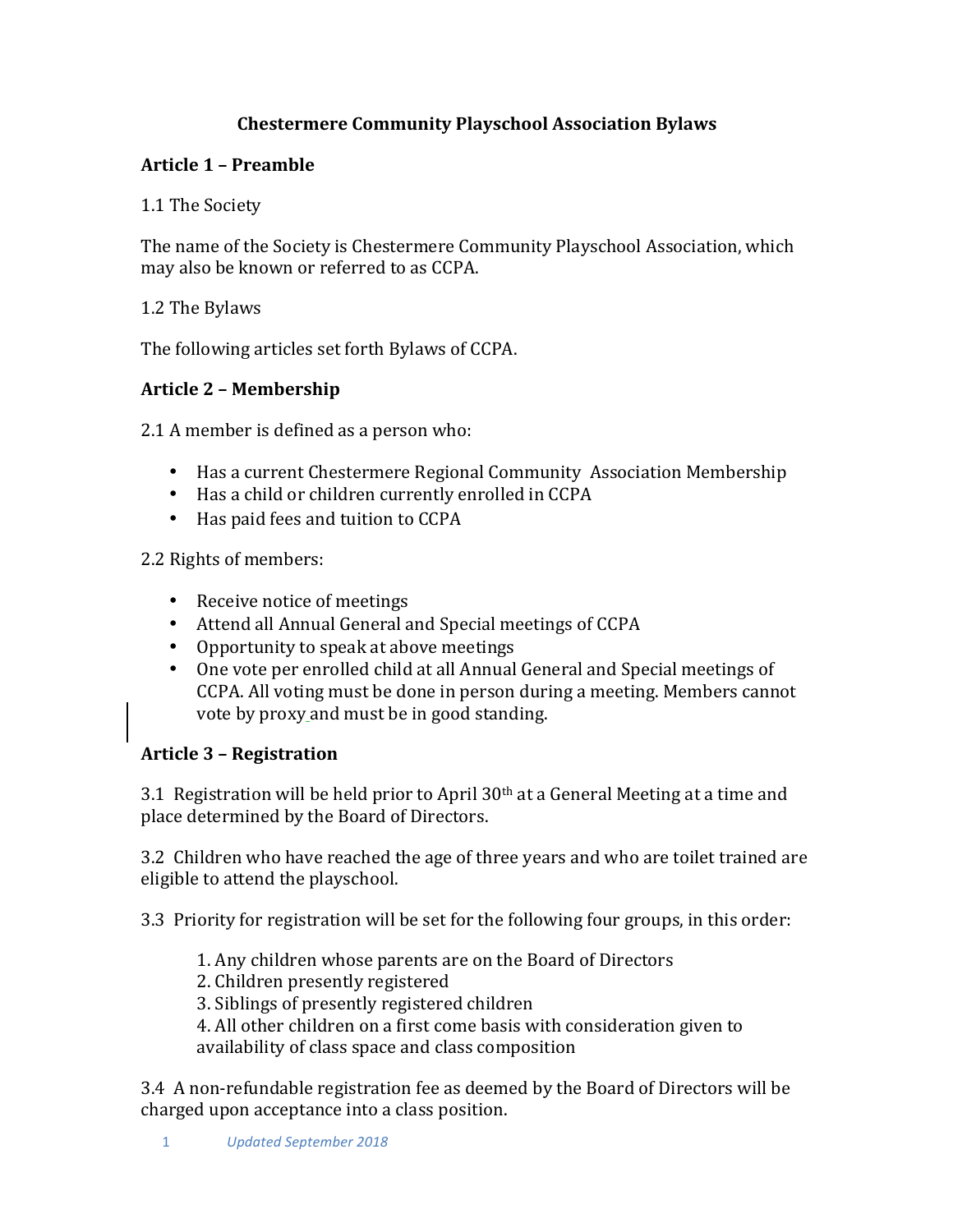## **Article 4 – Class Size and Composition**

4.1 The maximum class size will be twenty-four children in any given class.

4.2 Final decision for class size and composition will rest with the Board of Directors and the Teachers.

# **Article 5 – Fees**

5.1 The Board of Directors will determine sufficient monthly fees to cover all expenses and any surplus will be used at the discretion of the Board of Directors.

5.2 Tuition will not be prorated. No refunds will be given for days, weeks, or months not attended.

5.3 In a situation where a family causes the school to incur an N.S.F. charge related to payment of any school fees, the Board of Directors will require the involved family to reimburse that payment. Any member who has had two instances of N.S.F charges, will be required to submit all future payments by way of certified cheque, money order, or cash.

# **Article 6 – Volunteer Requirements**

6.1 A volunteer bond is a requirement for each child registered in the playschool. In lieu of the volunteer bond, one parent or an alternate per child must agree to volunteer time over the school year. If your child attends 2 classes a week, you must volunteer 10 hours of volunteer time over the school year. If your child 3 classes a week, you must volunteer 15 hours of volunteer time over the school year. If the total volunteer time is not fulfilled by the last day of current school year, no partial refund of the volunteer bond will be given and the cheque will be cashed by the end of June of current school year. Extenuating circumstances will be taken into consideration by the Board of Directors.

6.2 The amount of the volunteer bond rests with the Board of Directors.

### Article 7 – Conditions of withdrawal of members and manner in which they may be expelled

7.1 Voluntary withdrawal

One calendar month's written notice to the Treasurer is required for a child's withdrawal

When one month's written notice is not given, the fees for one month will be withheld. Under extenuating circumstances the situation will be reviewed by the board.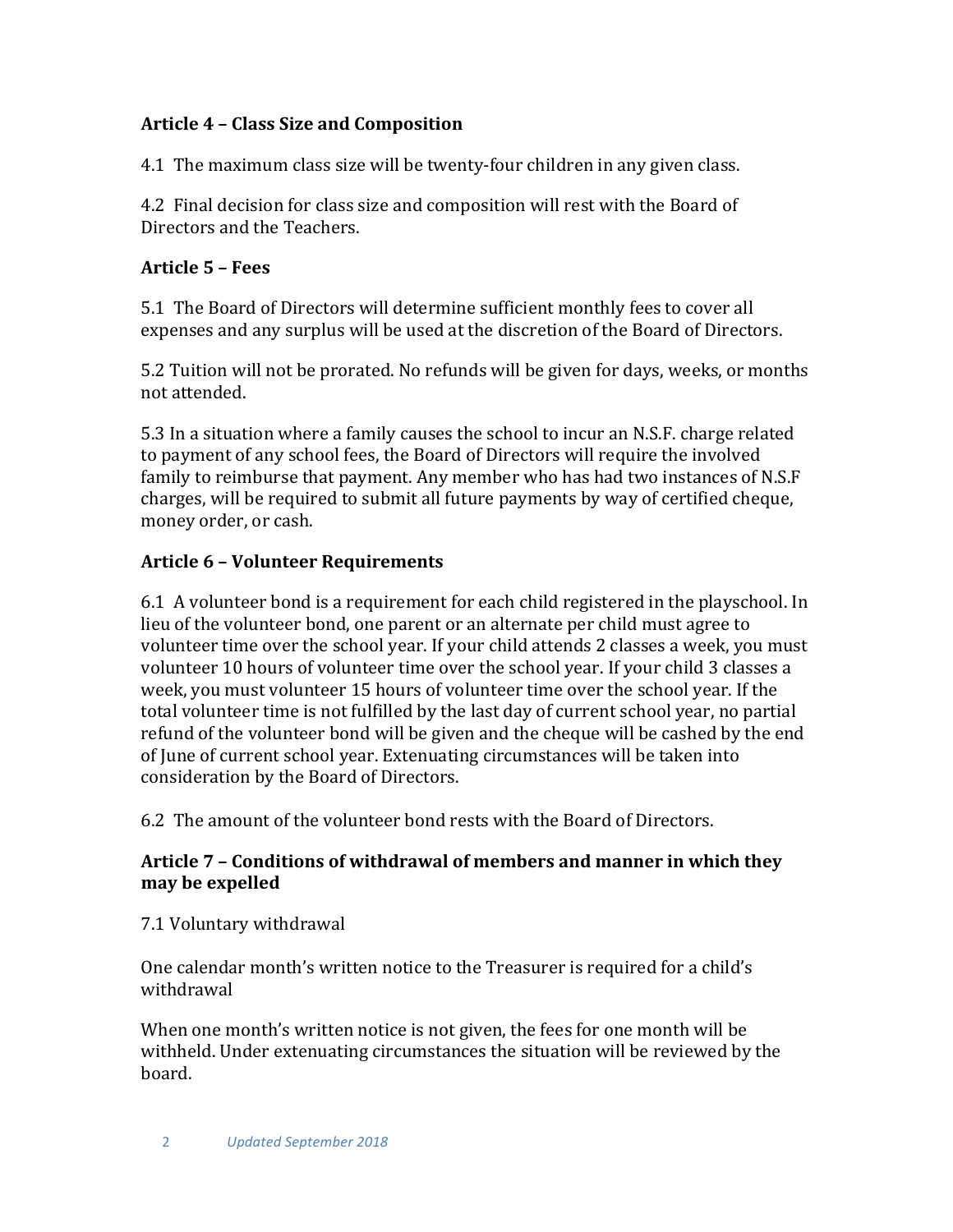#### 7.2 Members in arrears

Any members whose monthly tuition fees are fifteen or more days in arrears will be considered to have voluntarily withdrawn and his/her place may be filled by the next available child on the waiting list.

### 7.3 Required withdrawal

At the joint discretion of the Teachers and the Board of Directors, a child may be asked to withdraw if the child is considered by the Teachers to be irreconcilably disruptive to the class. All practical avenues must be explored between the Teachers and the child's parents, prior to withdrawal. In the case of required withdrawal, written notice must be given by the Board of Directors to the parents outlining reasons, and fees will be refunded for the balance of the term.

## **Article 8 – General and Special Meetings**

8.1 A Registration Meeting of CCPA shall be held prior to April  $30<sup>th</sup>$  of each year. Two weeks notice shall be given to all members of CCPA and to the surrounding community and a publication of such notice shall be distributed via appropriate media avenues. 

8.2 At the Registration Meeting, elections will be held to fill all Board of Directors positions as well as other necessary volunteer positions. Ouorum for such meetings shall be 15% of the membership, and must be present in person.

8.3 An Annual General Meeting of CCPA shall be held in September of each year. One week notice shall be given prior to the meeting to all members by written notice. Quorum for such meetings shall be 15% of the membership, and must be present in person. The financial statement for the previous year shall be made available at the Annual General Meeting each year.

8.4 General Meetings shall be held as often as the business of the board of Directors requires. One week notice shall be given to all members by written notice. Ouorum for such meetings shall be 15% of the membership, and must be present in person. If a quorum is not present, there will be a meeting one week later and not less than 75% of the people present must be in favour of any proposed changes.

8.5 Special Meetings may be called at the discretion of the Board of Directors or upon request of the membership or the Teachers. Each member in good standing will be contacted by written notice seven days prior to, and notice will be posted seven days prior to the Special Meeting. Quorum for such meetings shall be 15% of the membership, and must be present in person. All votes shall be in person and not otherwise by proxy. If quorum does not show, there will be a meeting one week later and not less than 75% of the people present must be in favour of any proposed changes.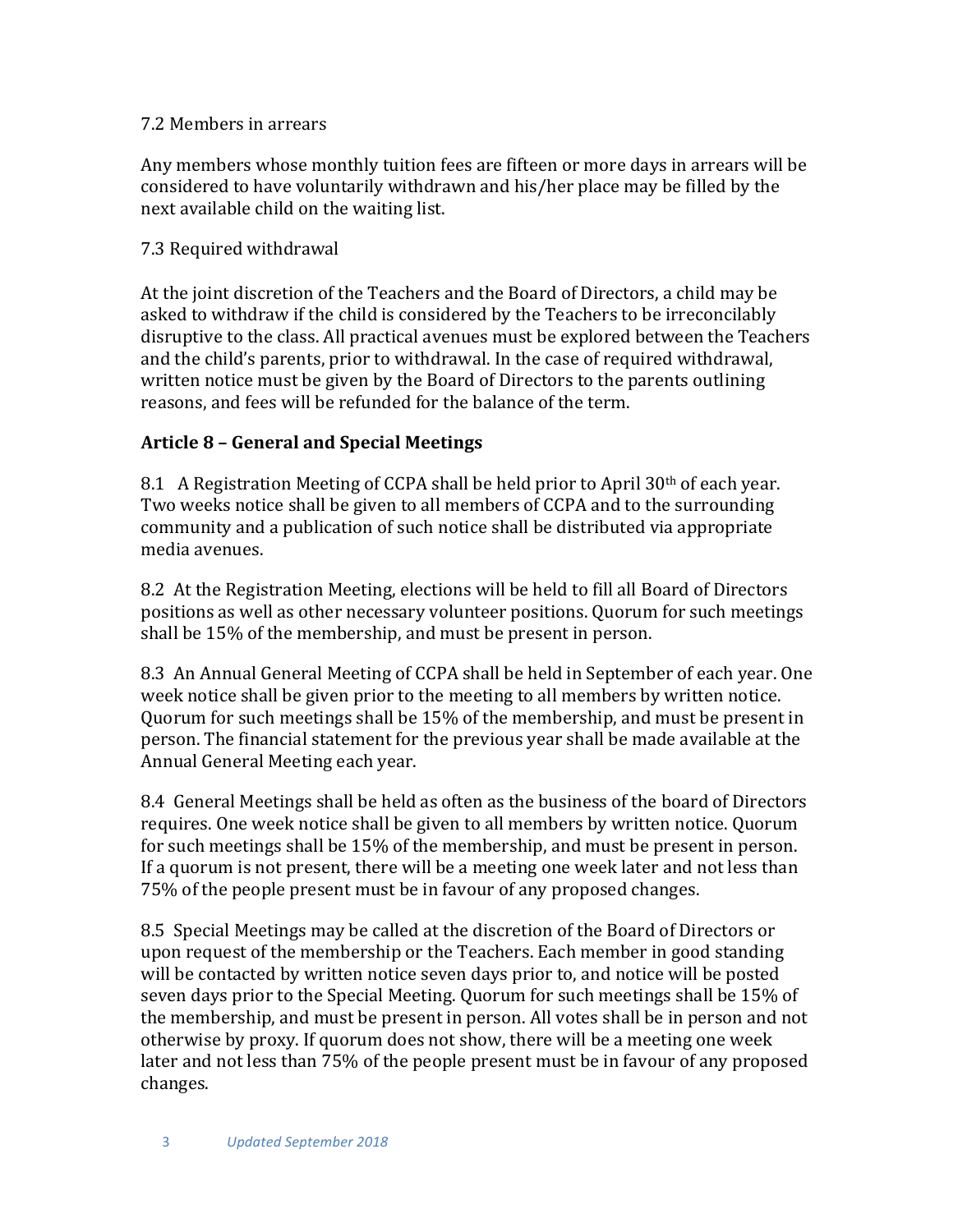8.6 Minutes of Registration, General, and Special Meetings will be made available to families no later than two weeks after the meeting date.

# **Article 9 – The Board of Directors**

9.1 Responsibility for the continuing operation of CCPA will rest with the Board of Directors, subject to these Bylaws or directions given by a majority vote at any meeting properly called and constituted of the General Membership.

9.2 The Board of Directors will consist of a President, Vice President, Secretary, Treasurer, Volunteer Co-ordinator, Special Events Co-ordinator, a Communication and Privacy Officer, and a Past Parent Advisor, chosen from those present at the Registration Meeting. Any parent is eligible for any office position, provided they will have at least one child enrolled during their term of office, (with the exception of the past parent), or will have a child enrolled in CCPA in the following calendar year. 

9.3 Elections will take place at the Registration Meeting and the new Board of Directors will take office at the end of the current school year. Board of Director Meetings shall be open to the upcoming Board of Directors until the end of the current school year.

9.4 There will be no remuneration or fee rebate for serving on the Board of Directors or on any committee associated with CCPA.

9.5 A member of the Board of Directors may be removed from office by Special Resolution at a General or Special Meeting of the membership.

9.6 Board of Directors meetings will be held regularly and 51% of the Board of Directors as a whole will constitute a quorum.

9.7 Duties of the Board of Directors:

# **Position: Board Member**

# *Authority and Responsibility*

The Board of Directors is the legal authority for the CCPA. As a member of the Board. a Director acts in a position of trust for the community and is responsible for the effective governance of the organization.

Requirements of the Board Members include:

- Commitment to the work of the organization
- Knowledge and skills in one or more areas of the Board governance: policy, finance, programs, personnel, and advocacy
- Attendance at the monthly or Ad Hoc Board meetings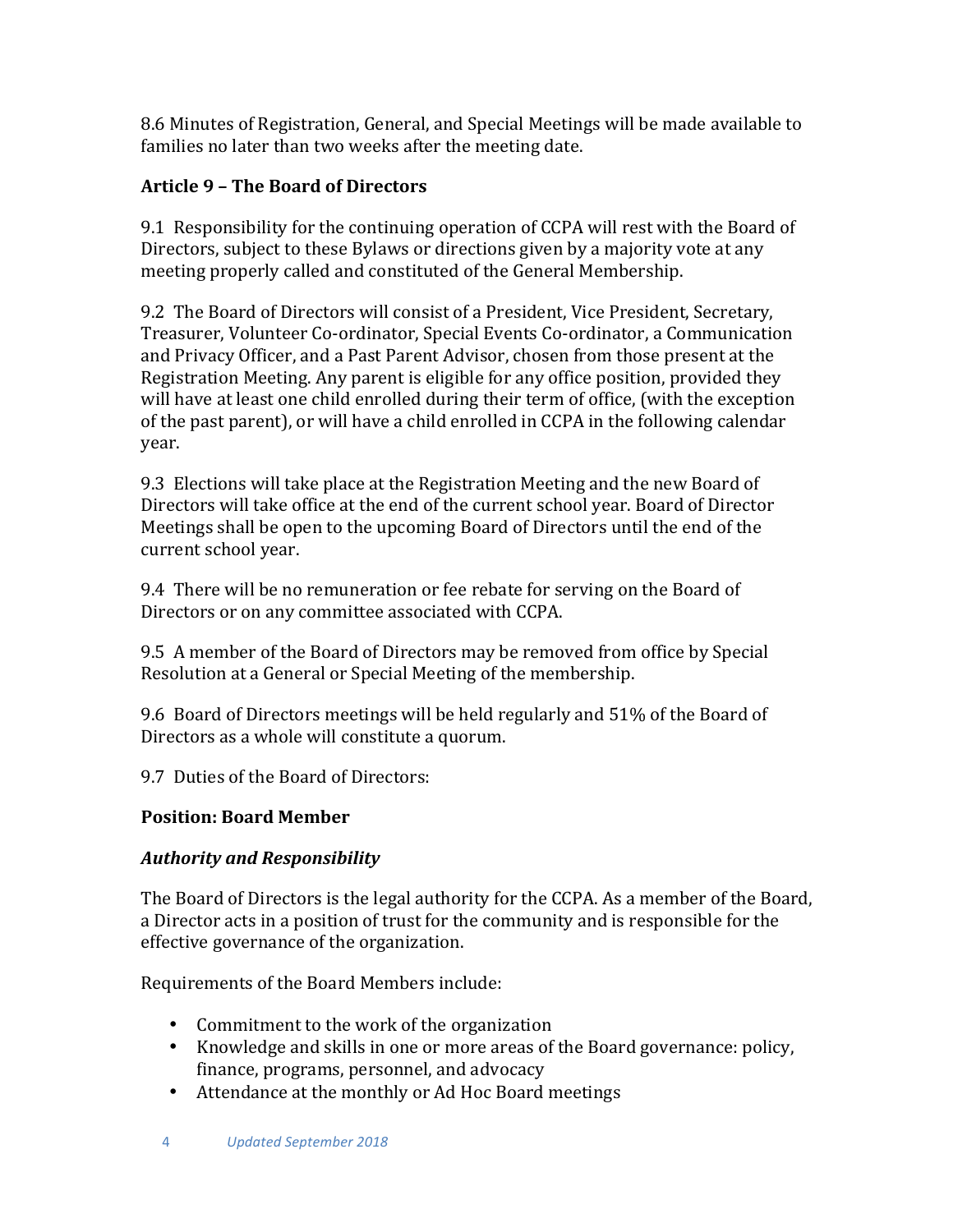- Attendance at the Annual General Meeting
- Attendance at Membership meetings
- Support of special events

#### *Term*

Directors are elected by the Membership at the Registration Meeting and serve for a one-year term. Directors may be released at the end of the elected term, by resigning, or according to CCPA's Bylaws.

### *General Duties*

A Director is fully informed on organizational matters, and participates in the Board's deliberations and decisions in matters of policy, finance, programs and advocacy.

Directors must:

- Approve, where appropriate, policy and other recommendations received from the Board, its standing committees and staff
- Monitor all Board policies
- Review the Bylaws, handbook and policies and recommend Bylaw changes to the membership
- Review the Board's structure, approve changes, and prepare necessary Bylaw amendments
- Participate in the development of CCPA's organizational plan and annual review
- Approve the CCPA's budget
- Approve the hiring and termination of staff
- Support and participate in the evaluation of the staff
- Assist in developing and maintaining positive relations among the Board, committees, staff members, and the community to enhance the CCPA's mission

### *Position: President*

Requirements of the President include:

- Calling and chairing all General, Special and Executive meetings
- Ex-officio and oversees activities of all committees
- Chair any committees assembled to hire and/or dismiss teachers and rent/lease classroom facilities
- Prepare and conduct annual performance evaluations for teachers and contract renewals.
- File Bylaws with Alberta Registries once they are amended by Special Resolution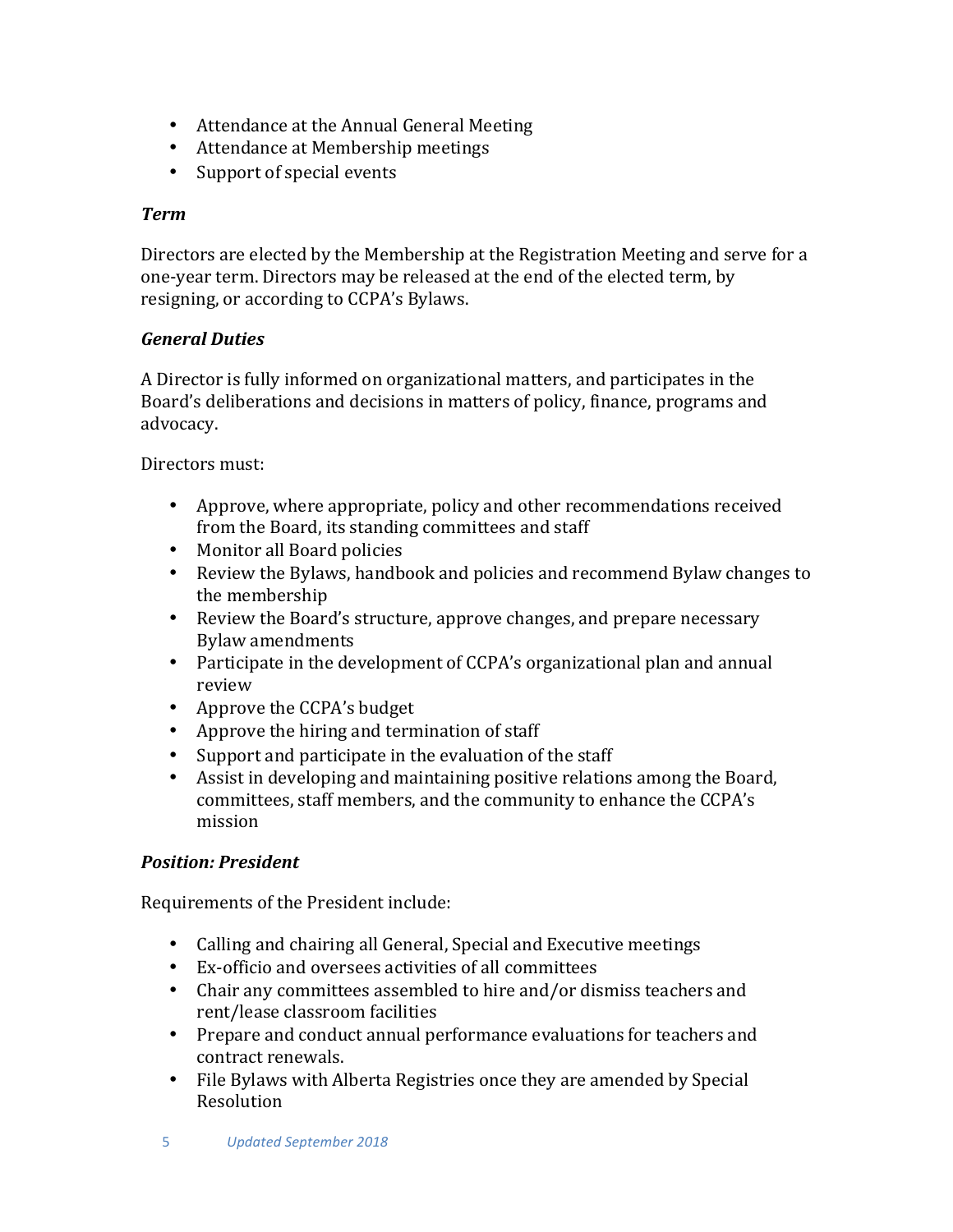- Act as a liaison between the executive, the teachers the owner of classroom facilities, and the members of the CCPA
- Ensure that all requirements for health and fire safety regulations, Teacher's credentials, equipment and facility maintenance are within licensing requirements for nursery school of the Government of Alberta
- Has signing authority with the Treasurer and Vice-President for all bank accounts of the CCPA
- Apply for available grants

## *Position: Vice-President*

Requirements of the Vice-President include:

- Assist the President with his/her duties
- Take over when the President is absent
- Take the minutes when the Secretary is absent
- Post notices for Membership meetings and special events
- Handle all registration and enrolment in the CCPA (on-going year round). Keep accurate and up to date lists of the children and members enrolled in the CCPA. Will provide such lists with any additions or changes to the Teachers and to each member of the Board of Directors as required by them
- Sign cheques if either the President or the Treasurer is unable to do so
- Manage and oversee the CCPA's involvement in subsidy programs.

### *Position: Treasurer*

Requirements of the Treasurer include:

- Creating an annual budget per year
- Producing Financial Reports upon request (obtained from the bookkeeper)
- Doing the monthly bank deposit and monthly tuition deposit (Pre Authorization debit)
- Organizing a log to keep track of payments owed and received throughout the year
- Collecting all past due accounts
- Correspondence with the Bookkeeper regarding payroll and any expense cheques, etc. that are needed
- Signing (along with the President, Vice-President or bookkeeper) and distributing all cheques issued
- Assisting the Vice-President with initial class placement following registration
- Issuing annual receipt for total payments received (Done in June, or upon student withdrawal)
- Handles student withdrawals and fills available class vacancies
- Corresponds with the Bookkeeper on any financial questions which may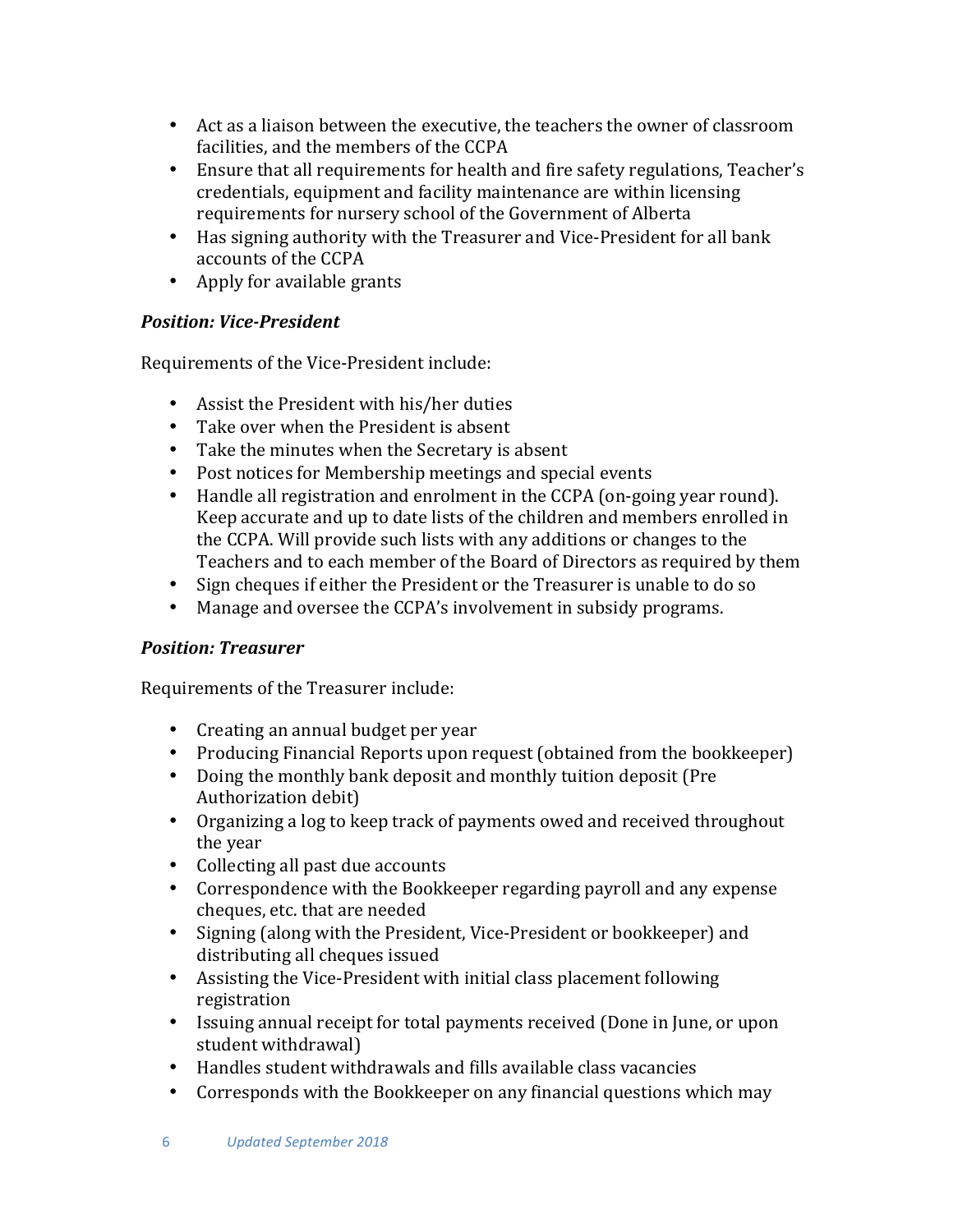arise

- Confirms that the employed Bookkeeper has kept all Government and Tax related Filings/Audits up to date.
- Ensuring that the Annual Return Form has been filed by the Bookkeeper

### *Position: Secretary*

Requirements of the Secretary include:

- Coordinate all meetings of the playschool involving the CCPA membership.
- Take minutes at all meetings regarding the playschool and distribute those minutes to the Board of Directors
- Keep a record of all minutes and make available to all members upon request (deleting all name and personal information that may violate privacy concerns)
- Coordinate communication with membership of the CCPA
- $\bullet$  Maintain/update the website
- Distribute calendars and monthly newsletters to the membership
- Coordinate onboarding and orientation of incoming Board of Directors

## *Position: Volunteer Coordinator*

Requirements of the Volunteer Coordinator include;

- Corresponds/communicates with all families in regards to the responsibilities and obligations of the required 10 or 15 volunteer hours
- Creates and updates volunteer positions on an annual basis for the Annual General Meeting (determines responsibilities, credited hours, number of persons required, etc.)
- Manages all volunteer positions (creates schedules, rotations, etc.)
- Creates and posts monthly calendar on parent board for in-class volunteering and manages/assists scheduling with parents
- Creates and posts any sign-up sheets for various volunteer opportunities throughout the year
- Tabulates all monthly volunteer hours
- Updates all parents of total volunteer hours to date
- Communicates to the Treasurer by the last day of current school year, the names of any parents who have not completed volunteer hours for the school year

# *Position: Special Events Coordinator*

Requirements of the Special Events Coordinator:

• Coordinate and arrange all school special events with Teachers and the Board of Directors (i.e. Christmas Concert, Year-End, etc.)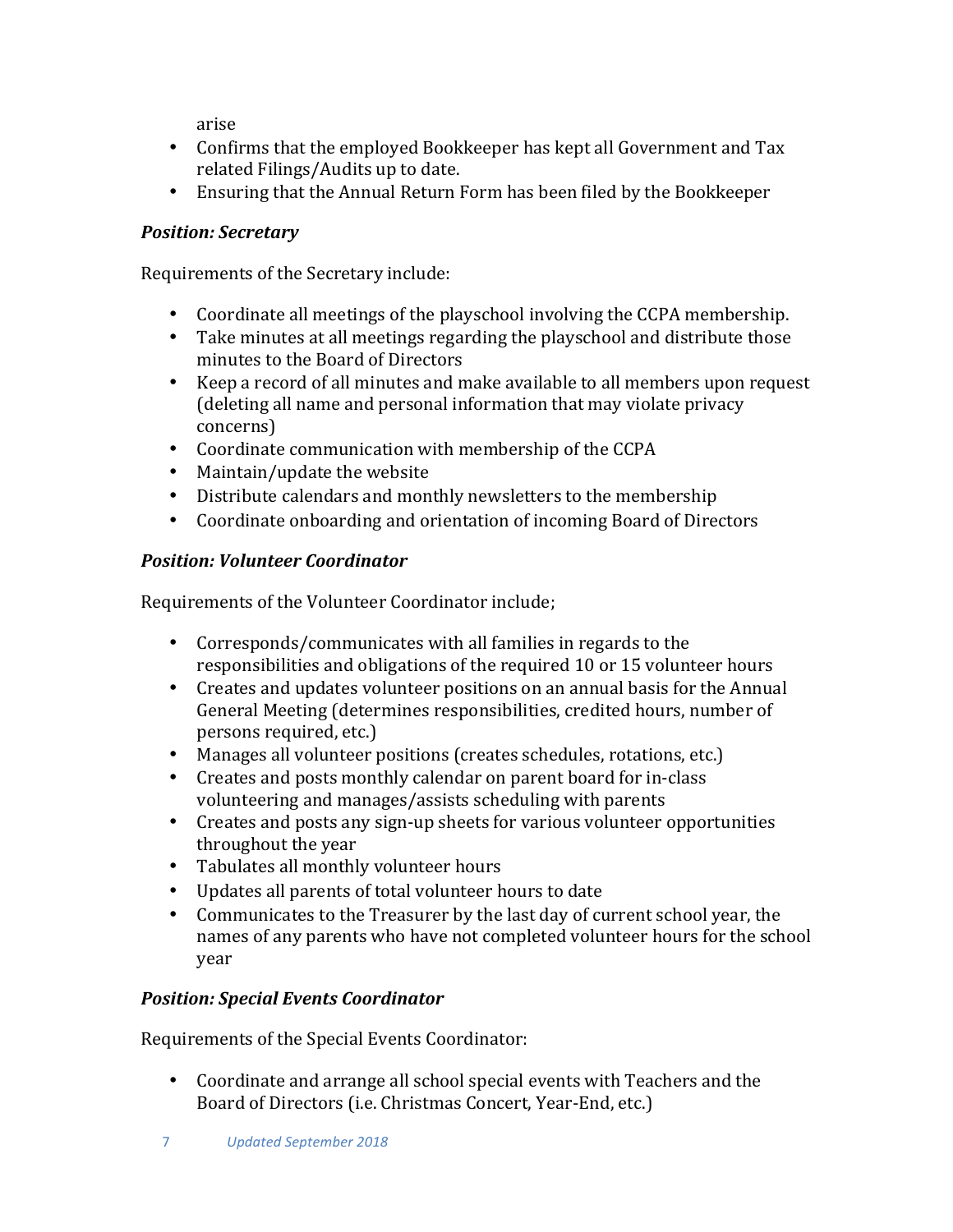- Work with the Special Events Aides to support the teachers as required with special events for each class
- Coordinate with the teachers/Recreation Centre for use of room/gym, tables, chairs, and kitchen supplies needed for any special event
- Shop for party foods, supplies and other items required for each special event
- Coordinate field trips as required.
- Arrange approximately 1 classroom guest speaker per month
- Support the teachers as required in the creation of a bulletin board that reflects the current curriculum themes
- Oversee the CCPA's involvement in the Chestermere Fall Fair (may include but not be limited to the parade float)

# *Position: Communication and Privacy Officer*

Requirements of the Communication and Privacy Officer include;

- Act as a liaison between the membership and the Board of Directors
- Address the Board of Directors on any concerns brought forth by the Membership
- Manage the CCPA's public communication channels (this may include but not be limited to Facebook) Type changes Handbook once final decisions are made by the Board of Directors and Membership (where applicable)
- Learn and understand the current Privacy Legislation to ensure privacy policies are current and adhered to
- Coordinate all public communication on behalf of the CCPA. This may include but not be limited to publicity related to CCPA events, registration, and classroom activities) Oversee and maintain the CCPA's inventory of branded collateral such as brochures, posters, display, banners and any other such items as required by the CCPA

# *Position: Past Parent Advisor(s)*

Requirements of the Past Parent Advisor(s)

- Must have been a member of the Board of Directors in the previous year
- Books and coordinates Board events
- Attends meetings as a non-voting member to assist the new Board of **Directors**

# Article 11 - The Teacher / Teacher's Assistant

11.1 For the first and each subsequent year of employment there will be a contract drawn up for the Teacher/Teacher's Assistant. Contracts are to be renewed yearly. A job performance review, wage review, and job description review must be done between January and May and, if offered to the Teacher/Teacher's Assistant, a new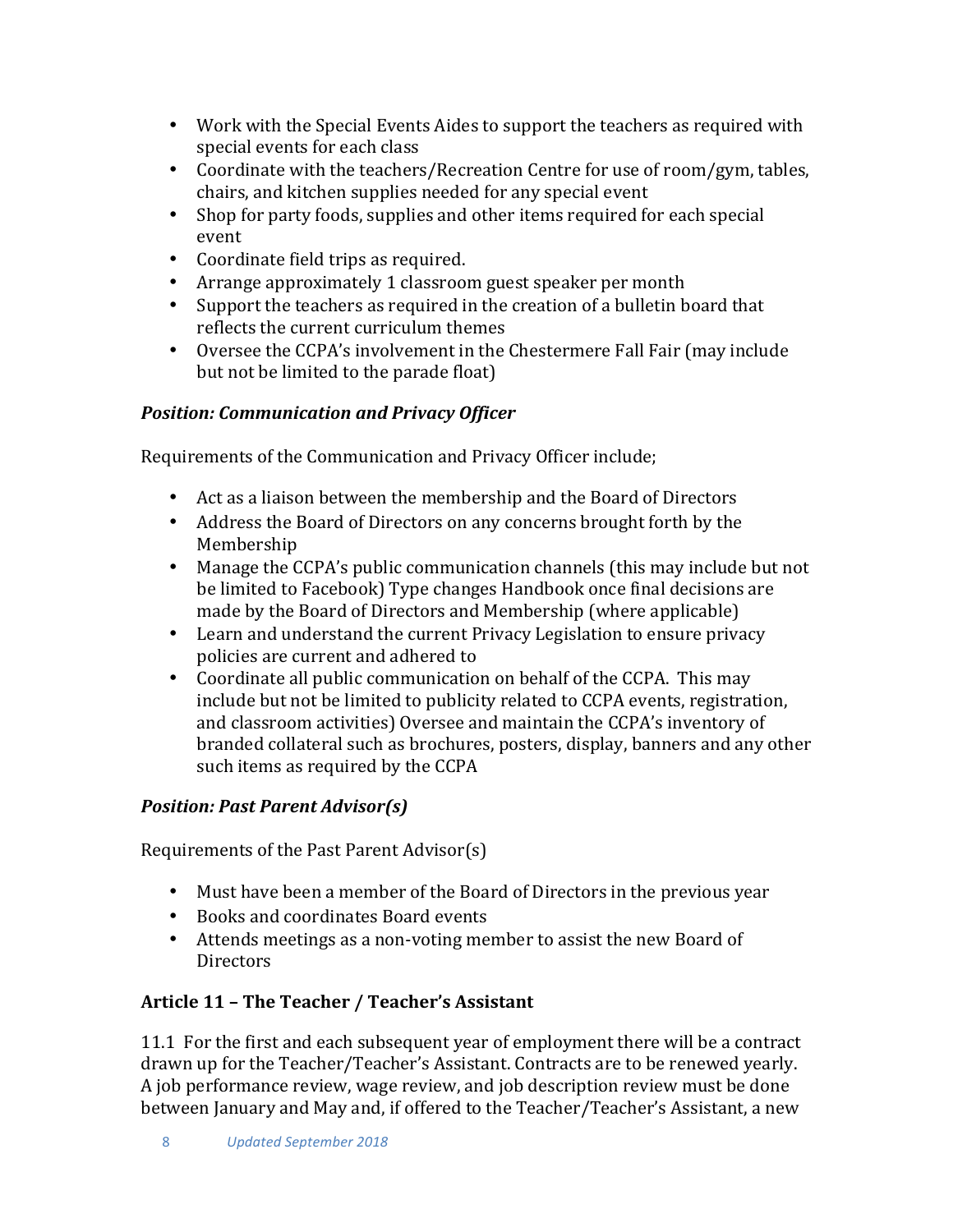contract signed before the end of June of the current school year.

11.2 Duties of the Teacher/Teacher's Assistant will be outlined in the initial and subsequent contracts.

11.3 The Teacher/Teacher's Assistant certification/qualifications will be in the classroom as stated by licensing requirements.

11.4 The Teacher(s) will attend all Board of Directors meetings and present a Teacher's Report.

11.5 A full or part-time Teacher's Assistant will be hired at the Board of Directors discretion. 

#### **Article12 – Other Provisions**

12.1 Borrowing Powers and Non-Profit Status

For the purpose of carrying out its objectives, the CCPA may borrow or raise or secure the payment of money in such manner as it sees fit, and in particular by the issue of debentures, but this power shall be exercised only under the authority of the CCPA, and in no case shall debentures be issued without the sanction of a special resolution of the society.

All monies collected as fees, registration fees, and grants or by fundraising or any other means will be used to meet the expenses of CCPA and any surplus will be used at the discretion of the Board of Directors.

12.2 Books and Records

The books and records of CCPA may be inspected by any member at a General Meeting or at any time upon giving two weeks notice and arranging a time satisfactory with the Treasurer. The fiscal year will end June  $30<sup>th</sup>$ .

The books, accounts, and records of the Secretary and Treasurer shall be audited at least once each year by a duly qualified accountant or by two members of the CCPA elected for this purpose at the Annual Meeting. A complete and proper statement of the standing of the books for the previous year shall be submitted by such auditor at the Annual Meeting of the CCPA.

#### 12.3 Program evaluation

A program survey and summary shall be completed annually during the school term and be made available to all members of CCPA.

12.4 Bylaws